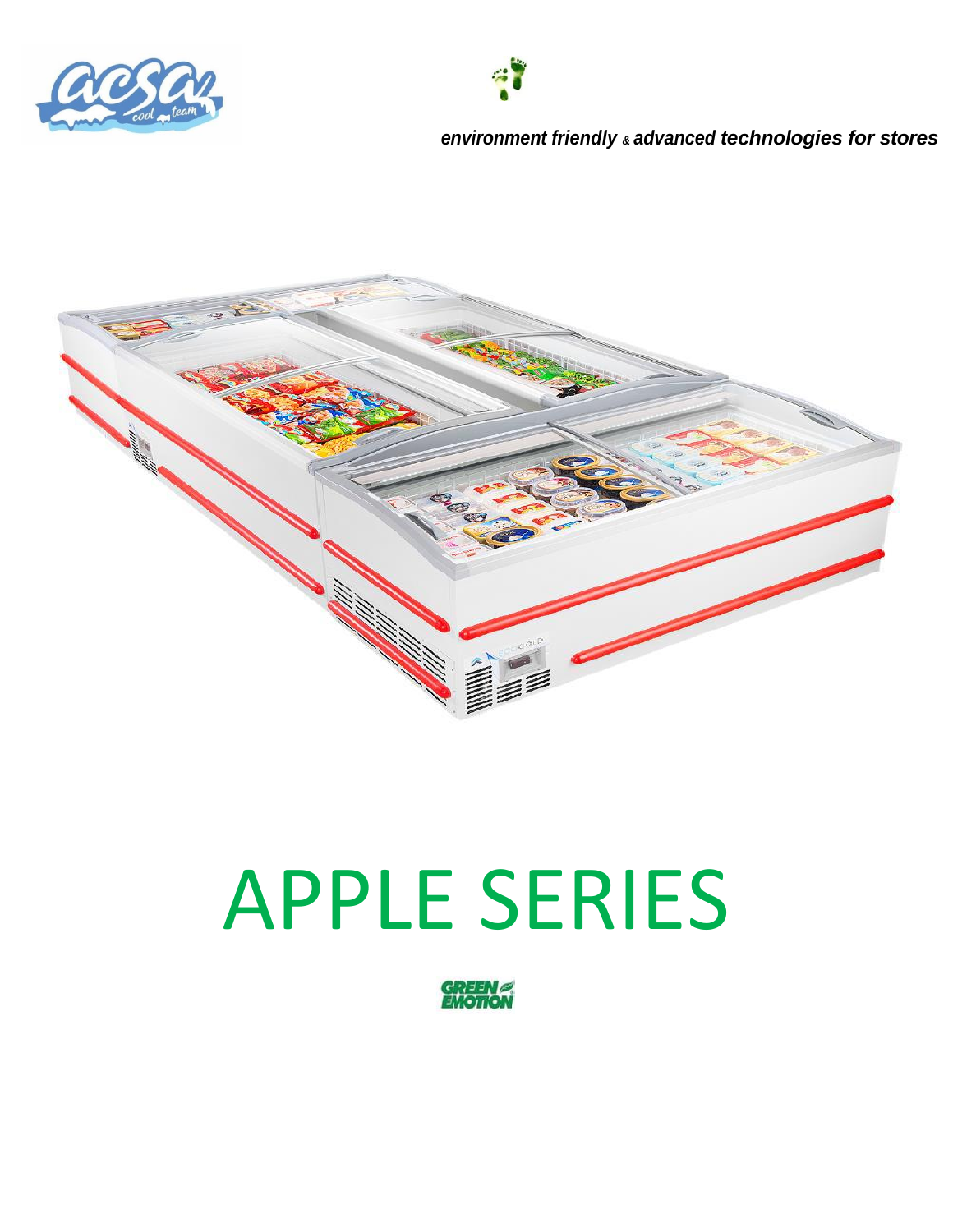







## APPLE 1500





External Dimensions (WxDxH) 1508\*932\*894 Internal Dimensions (WXDXH) 1360\* 780 \* 590 Packed Dimensions (WXDXH) 1615\* 1035 \* 940 Net Volume (Lt) 488 Gross Volume (Lt) 667 Product Projection Area (m<sup>2</sup>) 1,40 m<sup>2</sup> Net Weight (kg) 122 Gross Weight (kg) 145 Refrigerant Gass Refrigerant Gass RADA / R290(OPT) Voltage / Frequency 220 V / 50-60 Hz Thermostat Type **ELEKTRONIC** Frame Resistance **HOT GASS** Defrost OPTIONAL Adjustable Leg x4 Internal Lightening LED Cabinet Outer Sheet **Prepainted Sheet** Prepainted Sheet Cabinet Inner Sheet **Prepainted Sheet** Prepainted Sheet Insulation Material **Polyurethane** PU Thickness 72 mm

Temperature Range NTS: -18/-23 C° - PTS: -1/+5 C°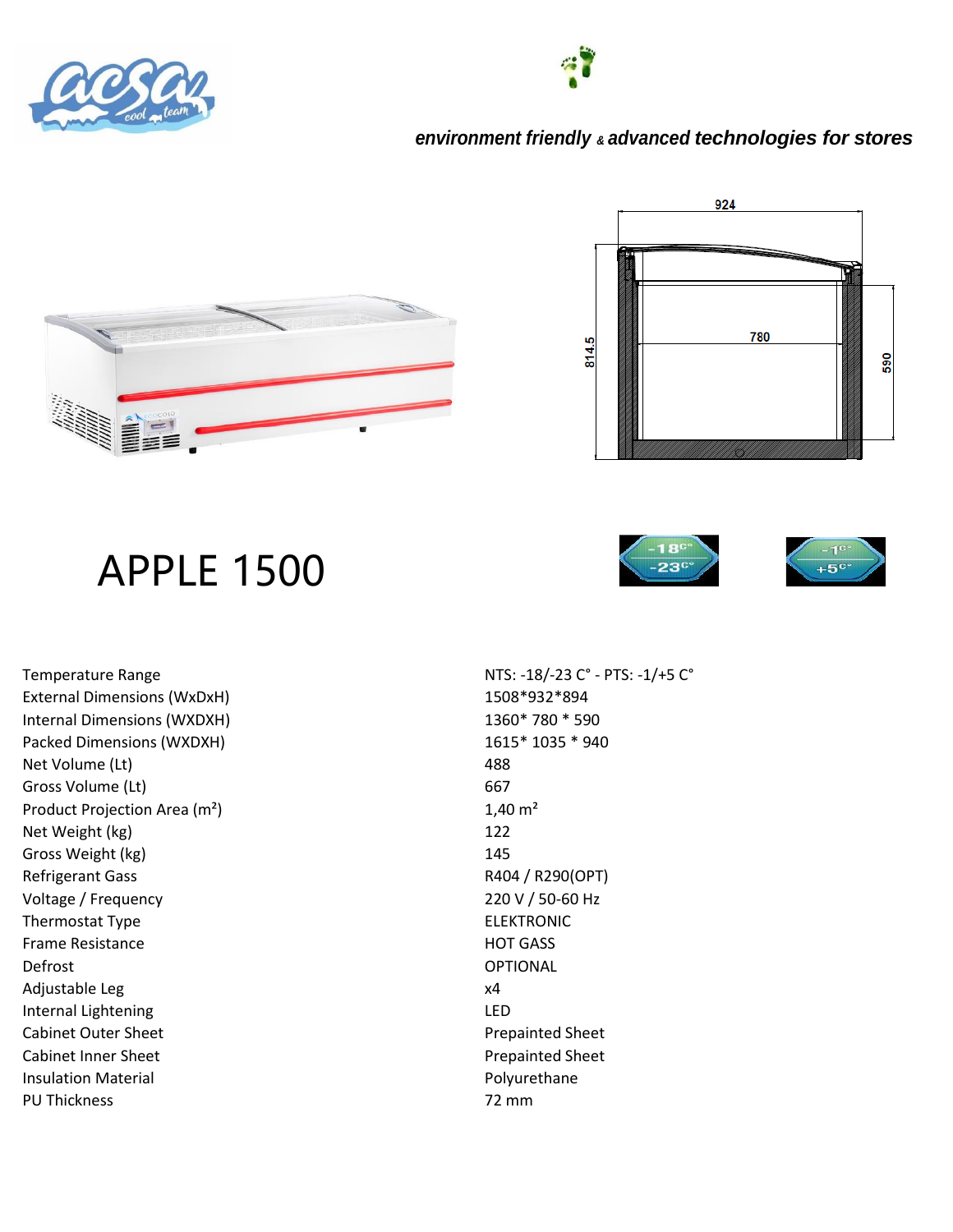



#### *environment friendly & advanced technologies for stores*





## APPLE 1880



External Dimensions (WXDXH) 1879 \*932 \*894 Internal Dimensions (WXDXH) 1731 \* 780 \* 590 Packed Dimensions (WXDXH) 1986 \* 1035 \* 940 Net Volume (Lt) 643 Gross Volume (Lt) 870 Product food Area  $(m^2)$  1,74 m<sup>2</sup> Net Weight (kg) 134 Gross Weight (kg) 157 Refrigerant Gass Refrigerant Gass RAD4 / R290(OPT) Voltage / Frequency 220 V / 50-60 Hz Thermostat Type **ELEKTRONIC** Frame Resistance **HOT GASS** Defrost OPTIONAL Adjustable Leg x4 Internal Lightening LED Cabinet Outer Sheet Type **Prepainted Sheet** Prepainted Sheet Cabinet Inner sheet type **Prepainted Sheet** Prepainted Sheet Insulation Material **Polyurethane** PU Thickness 72 mm

Temperature Range NTS: -18/-23 C° - PTS: -1/+5 C°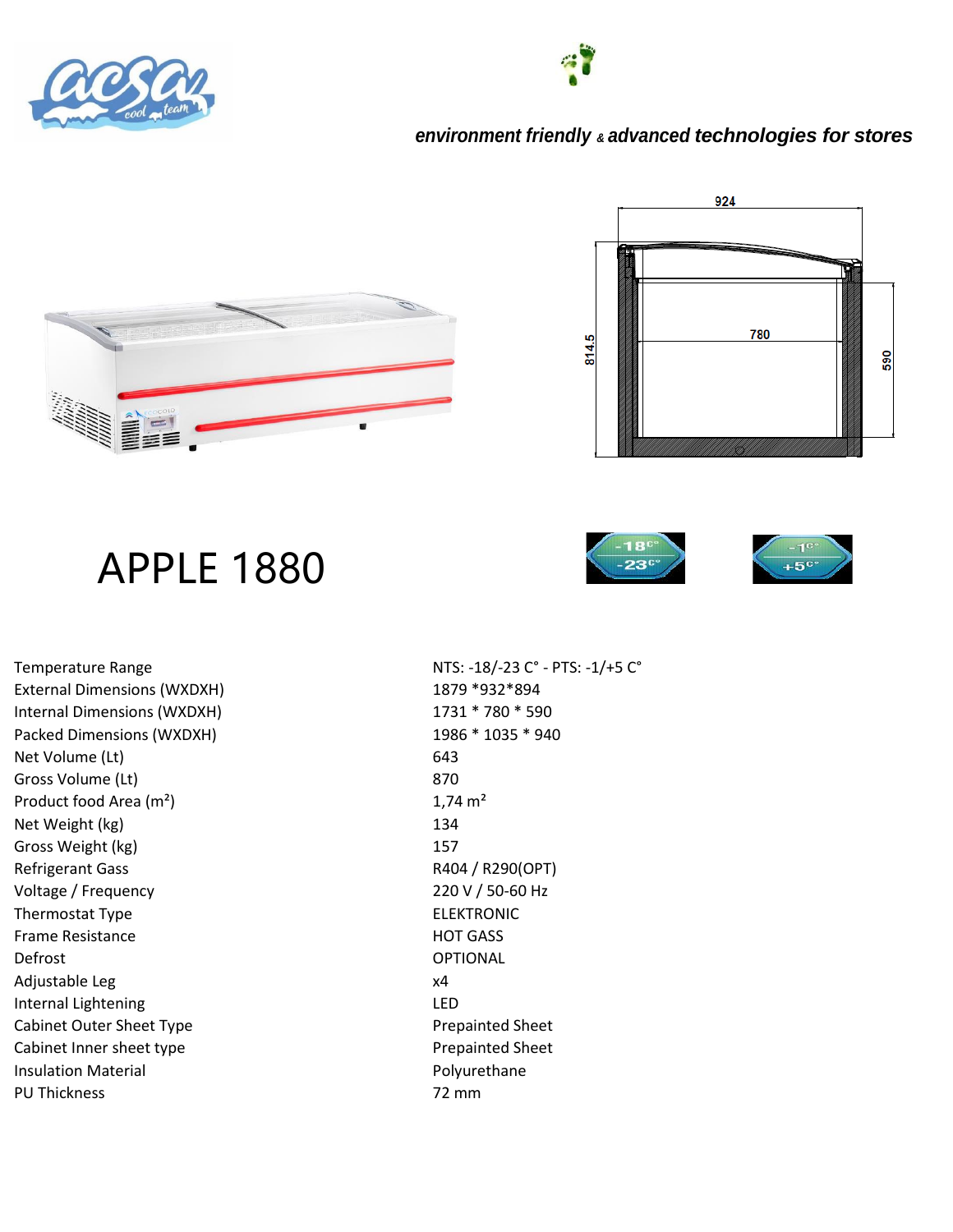







924

#### APPLE 2000



External Dimensions (WXDXH) 2008\*932\*894 Internal Dimensions (WXDXH) 1860\* 780 \* 590 External Dimensions with Package (WXDXH) 2115 \* 1035 \* 940 Net Volume (Lt) 696 Gross Volume (Lt) 941 Product food Area  $(m^2)$  1,87 m<sup>2</sup> Net Weight (kg) 139 Gross Weight (kg) 162 Refrigerant Gass **R404 / R290(OP)** Voltage / Frequency 220 V / 50-60 Hz Thermostat Type **ELEKTRONIC** Frame Resistance **HOT GASS** Defrost OPTIONAL Adjustable Leg x4 Internal Lightening LED Cabinet Outer Sheet Type **Prepainted Sheet** Prepainted Sheet Cabinet Inner sheet type **Prepainted Sheet** Prepainted Sheet Insulation Material **Polyurethane** PU Thickness 72 mm

Temperature Range NTS: -18/-23 C° - PTS: -1/+5 C°

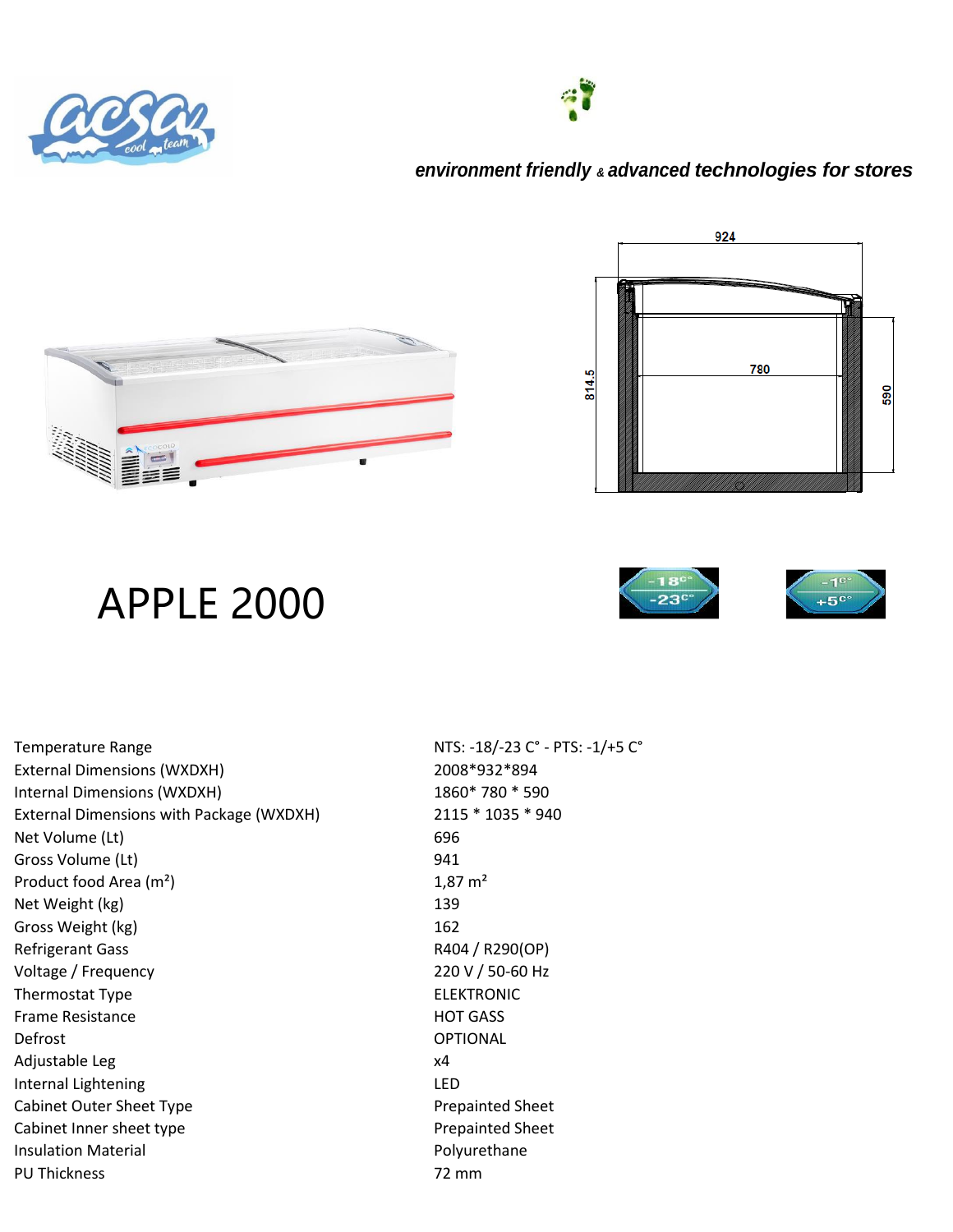







#### APPLE 2120





Temperature Range NTS: -18/-23 C° - PTS: -1/+5 C° External Dimensions (WXDXH) 2124\*932\*894 Internal Dimensions (WXDXH) 1976 \* 780 \* 590 External Dimensions with Package (WXDXH) 2231 \* 1035 \* 940 Net Volume (Lt) 745 Gross Volume (Lt) 1005 Product food Area  $(m^2)$  1,97 m<sup>2</sup> Net Weight (kg) 139 Gross Weight (kg) 162 Refrigerant Gass **RADA** / R290(OPT) Voltage / Frequency 220 V / 50-60 Hz Thermostat Type **ELEKTRONIC** Frame Resistance HOT GASS Defrost OPTIONAL Adjustable Leg x4 Internal Lightening LED Cabinet Outer Sheet Type **Prepainted Sheet** Prepainted Sheet Cabinet Inner sheet type **Prepainted Sheet** Insulation Material **Polyurethane** PU Thickness 72 mm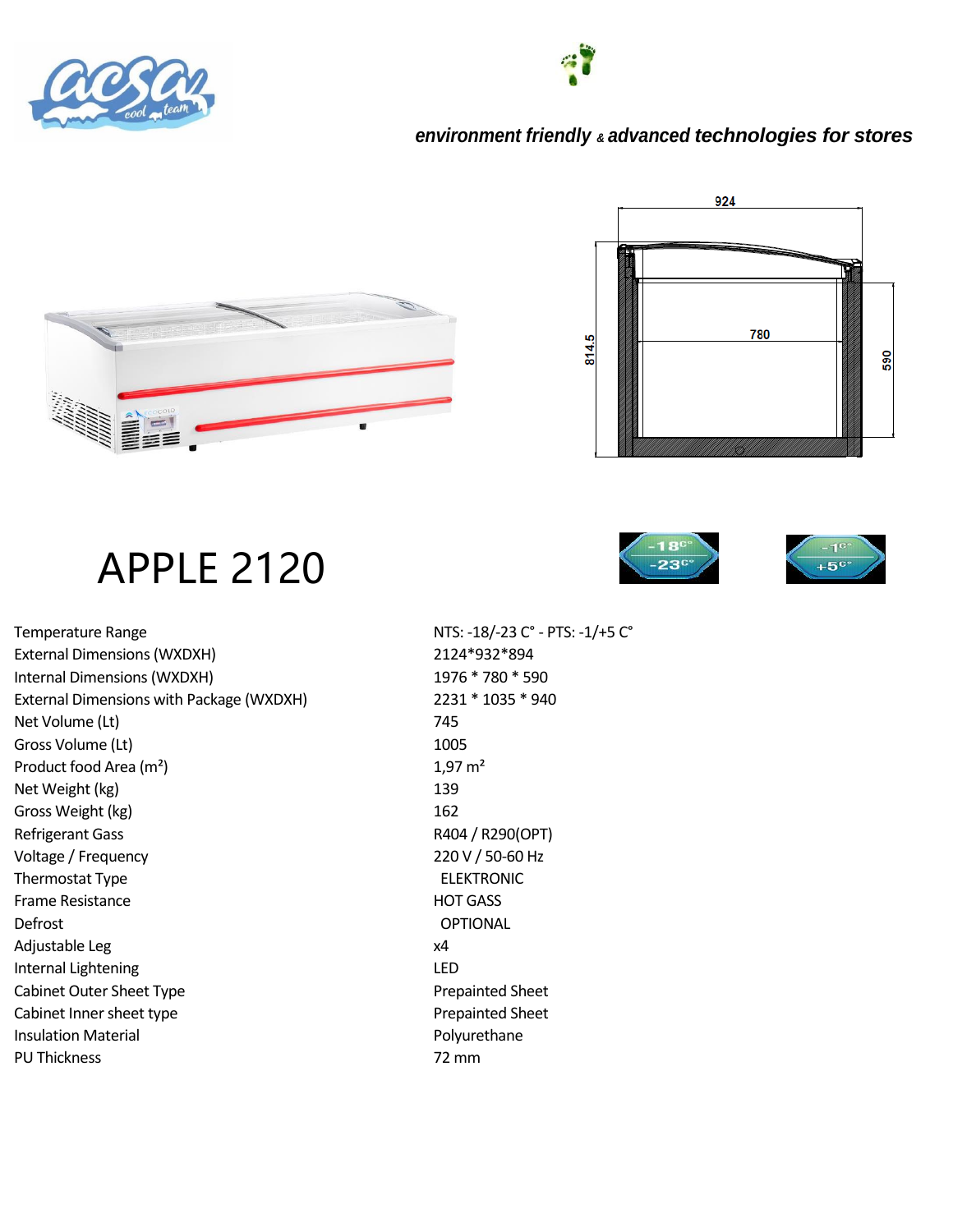

#### *environment friendly & advanced technologies for stores*





## APPLE 2500





Temperature Range NTS: -18/-23 C° - PTS: -1/+5 C° External Dimensions (WXDXH) 2508\*932\*894 Internal Dimensions (WXDXH) 2360 \* 780 \* 590 Packed Dimensions (WXDXH) 2615 \* 1035 \* 940 Net Volume (Lt) 905 Gross Volume (Lt) 1216 Product food Area (m<sup>2</sup>) 2,33 m<sup>2</sup> Net Weight (kg) 152 Gross Weight (kg) 175 Refrigerant Gass **RADA** / R290(OPT) Voltage / Frequency 220 V / 50-60 Hz Thermostat Tipi / Thermostat Type ELEKTRONIC Frame Resistance HOT GASS Defrost OPTIONAL Adjustable Leg x4 Internal Lightening LED Cabinet Outer Sheet Type **Prepainted Sheet** Prepainted Sheet Cabinet Inner sheet type **Prepainted Sheet** Insulation Material **Polyurethane** PU Thickness 72 mm